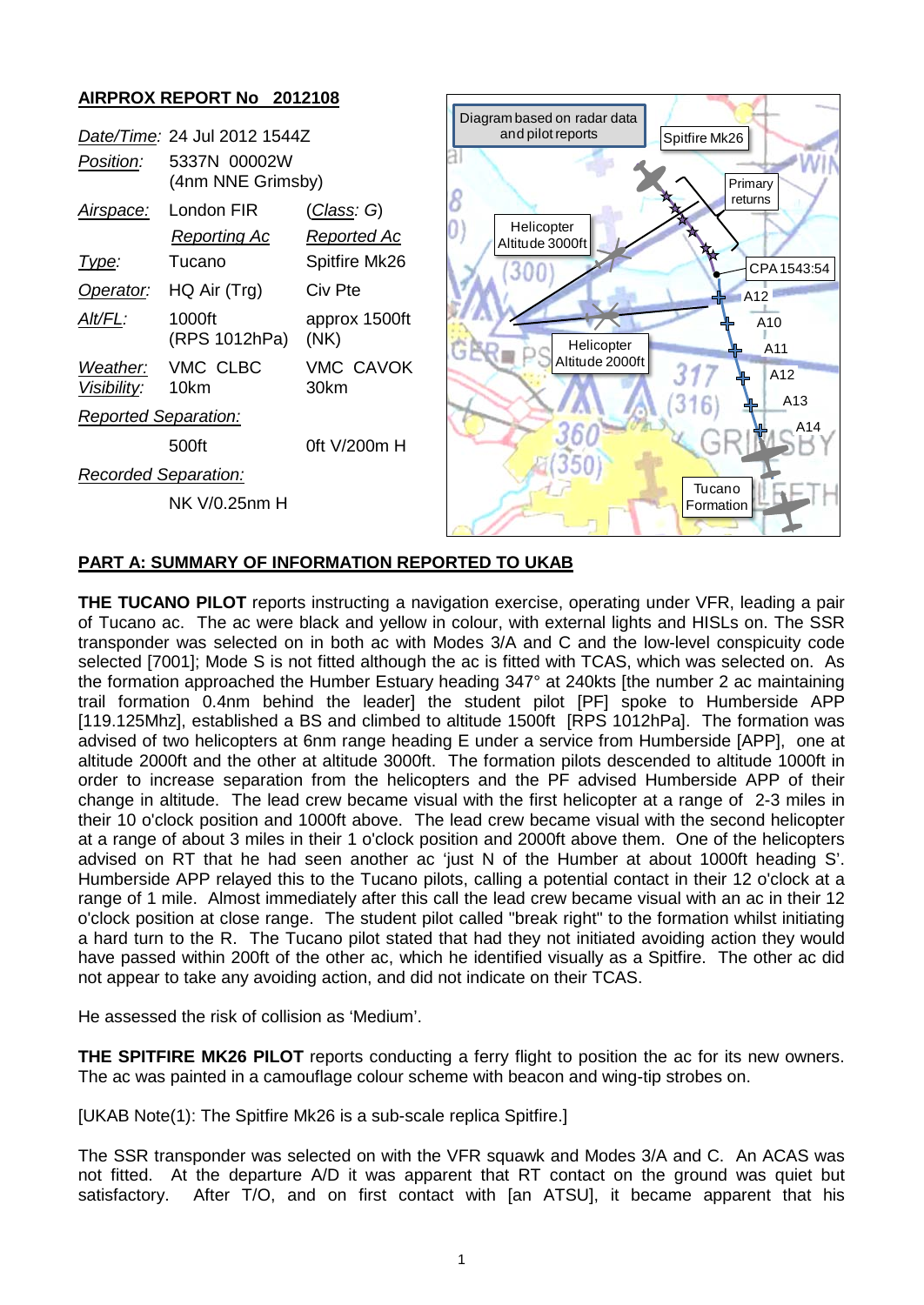transmissions could be heard, but that he could not hear received transmissions due to the increased engine noise at cruise power. The ac route was modified such that he remained clear of CAS. The pilot commented that he 'always works ATC in order to allow them and other ac to be aware of [his] presence'.

On reaching [an intermediate refuelling stop] he found that by throttling the engine back it was possible to 'obtain the airfield and TI by radio'. On departure for the destination A/D he set course for the OTR beacon, planning to remain clear of CAS by routeing via North Coates. While in the cruise, at 140kts, he saw two helicopters approximately 200ft higher than himself. He turned R approximately 30°, heading 170°, to increase separation and remain clear of the wake turbulence. He then saw two black and yellow Tucanos on his R in close formation at a range of approximately ¼nm to ½nm. He continued the R turn to increase separation. Before they passed through his 12 o'clock position they started a L turn towards him and he assumed they wanted to "take a look". The distance between them reduced to approx 200m but their tracks were now parallel. The pilot noted that he would normally be 'working Humberside ATC' in that area and that the [effective] loss of RT meant that the 'increased SA that it offers' had been lost.

He did not consider reporting this occurrence because they were all flying under VFR outside CAS where "see and avoid" principles were in operation and he believed they had seen each other in plenty of time.

He assessed the risk of collision as 'Low'.

**ATSI** reports that the Airprox occurred at 1543:54 UTC, 12.5nm NE of Humberside Airport, within Class G airspace, between a Spitfire MK-26 (Spitfire) and a Shorts S-312-Tucano-T1 (Tucano-A) flying in formation with a second Tucano (Tucano-B).

The Tucano formation were operating VFR on a navigation training exercise and were in receipt of a BS from Humberside Radar [119.125MHz]. Tucano-A was the formation leader. The Spitfire was operating VFR on a ferry flight and was not in receipt of an ATS.

CAA ATSI had access to RTF and radar recording of Humberside Radar, area radar recordings, written reports from both pilots and a written report from the Humberside Radar controller.

The weather for Humberside is provided: METAR EGNJ 241520Z 20007KT 180V250 9999 FEW048 28/13 Q1016=

[UKAB Note(2): The 1550 METAR for Humberside was reported as: METAR EGNJ 241550Z 18005KT 110V240 9999 FEW049 28/13 Q1016=]

At 1513:08, the Tucano formation contacted Humberside Radar for a BS whilst routeing S across the Humber at altitude 2000ft. At 1520:54, the formation reported changing frequency to Waddington.

At 1537:40, the Tucano formation again contacted Humberside Radar and reported, *"*[Formation C/S] *pair of Tucanos two P O B er low low level navex two fifty feet wishing to route south to north to the east of Grimsby for the estuary and request Basic Service ?????."* The controller asked the formation to report abeam Grimsby and agreed a BS, passing the Barnsley RPS as 1012hPa.

At 1538:14, two departing helicopters contacted Humberside Radar and a TS was agreed as they tracked to the NE of Humberside.

At 1539:50, the controller transmitted*,* [Formation C/S] *what level will you be climbing to once you've crossed the Humber I've got two helicopters outbound at two and three thousand feet."* The formation reported an intention to climb to 1500ft on 1012hPa. The northerly helicopter climbed to 3000ft and the southerly to 2000ft.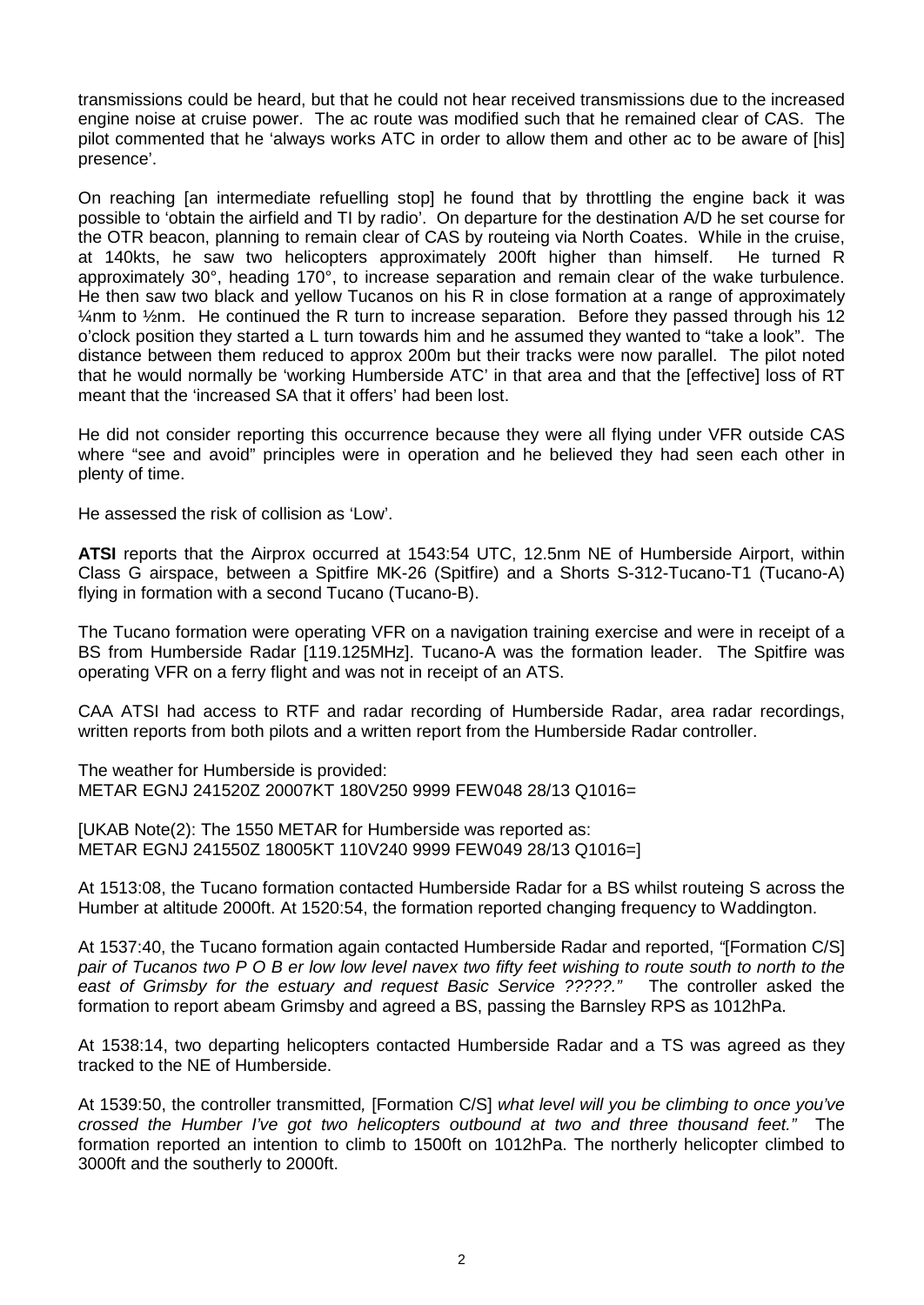At 1542:23 the formation reported abeam Grimsby and the controller advised, [Formation C/S] *thank you my helicopters are er northwest of you by six miles and northeast bound lowest at level two thousand feet,"* which the formation acknowledged.

At 1542:27, area radar showed the Tucano formation, 13nm east of Humberside tracking N at FL009. An unknown primary radar contact (believed to be the Spitfire) was shown 11.1nm NE of Humberside Airport, tracking SE. The distance between the Tucano formation and Spitfire was 9.2nm. The controller provided TI to the two helicopters regarding the Tucano formation and about the unknown contact [the Spitfire], which was S bound crossing the N coast of the Humber estuary.

At 1542:54, the Tucano formation reported descending to 1000ft. At 1543:00, the S'ly of the two helicopters, at altitude 2000ft, reported sighting the unknown traffic on the coast about 1000ft below him. At 1543:16, the controller advised, *"…*[Formation C/S] *then that traffic's north of you by three miles southbound just crossing the coast er estimated at a thousand feet by the helicopter."* There was no response from the Tucano formation.

At 1543:33, the controller transmitte*d, "*[Formation C/S] *did you copy the traffic on your nose range of a mile and a half opposite direction believed to be about a thousand feet unverified."* The formation responded, *"and visual with both* [Formation C/S]*"* and then at 1543:45, *"*[Formation C/S] *break right."* As the formation started the R turn, the Humberside radar showed the Spitfire commencing a R turn onto a S'ly heading, as shown in picture 1 below. For clarity, a black line and arrow has been added to highlight the track of the Spitfire. The Tucano formation is shown flying 0.4nm in trail.



Picture 1: 1543:45 - Humberside radar

At 1543:54, the Humberside radar showed the Spitfire passing 0.25nm (CPA) NW of the formation, as shown on picture 2 below. For clarity, a black line and arrow has been added to highlight the tracks of the Spitfire and Tucano formation leader.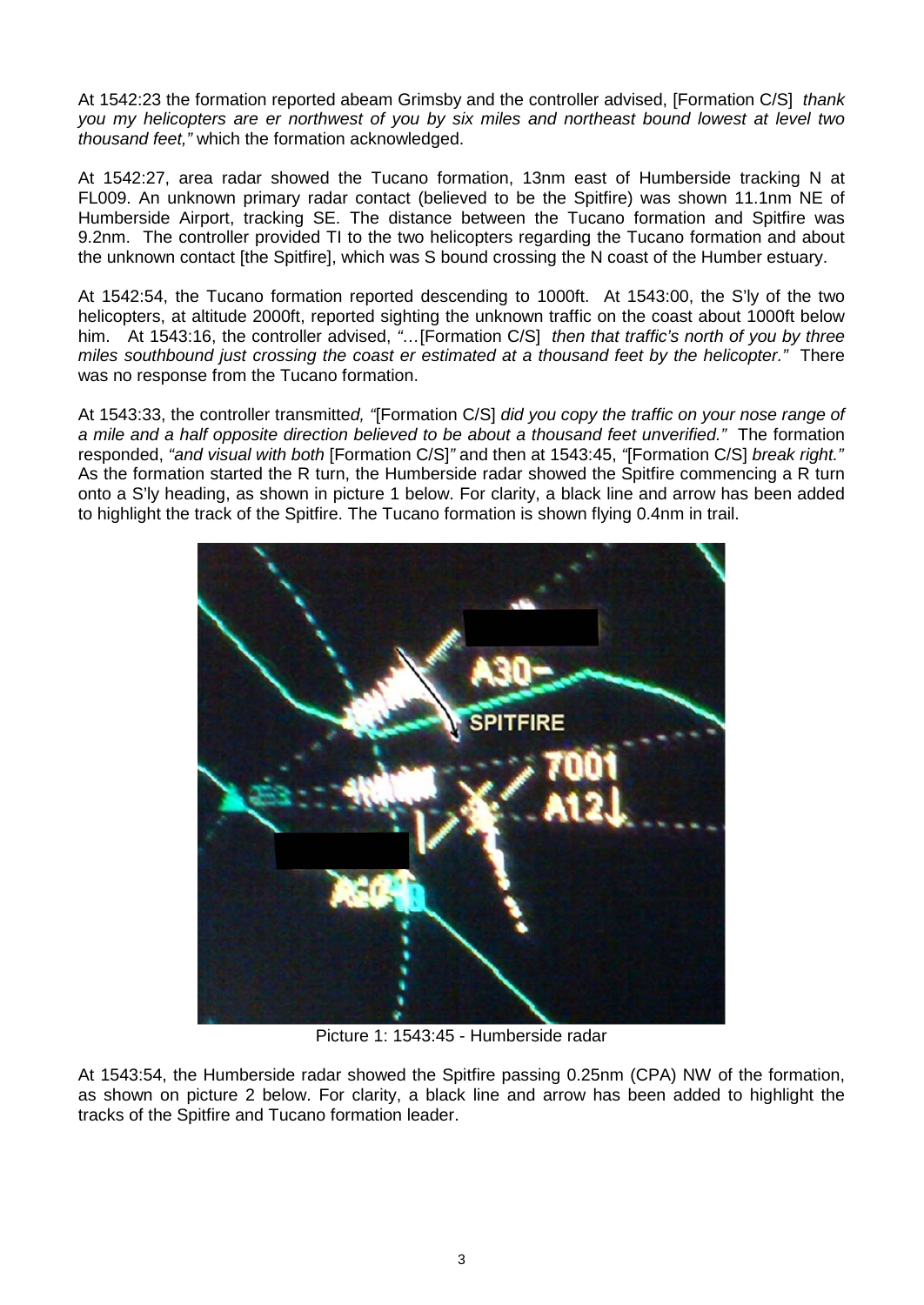

Picture 2: 1543:54 - Humberside radar

At 1544:28, the Tucano formation reported going to their en route frequency.

The Spitfire was not in receipt of an ATS at the time of the Airprox. The Tucano formation was in receipt of a BS from Humberside Radar. CAP 774, UK Flight Information Services, Chapter 2, Page 1, Paragraph 1, states:

'A Basic Service is an ATS provided for the purpose of giving advice and information useful for the safe and efficient conduct of flights. This may include weather information, changes of serviceability of facilities, conditions at aerodromes, general airspace activity information, and any other information likely to affect safety. The avoidance of other traffic is solely the pilot's responsibility.'

The controller provided a warning to the Tucano formation when the unknown contact was in their 12 o'clock position at a range of 3nm. However there was no immediate response from the Tucano formation and the controller again provided a warning when the Spitfire was at a range of 1.5nm. This very likely aided the SA of the Tucano formation, resulting in them sighting the Spitfire and taking avoiding action when the formation leader transmitted *"Break Right.".* In Class G airspace, the pilots are ultimately responsible for collision avoidance and should consider service provision to be constrained by the unpredictable nature of this environment

The Airprox occurred when the Tucano formation and Spitfire flew into proximity, which caused the Tucano formation to take avoiding action. The Humberside controller passed a warning to the Tucano Formation, which very likely aided the Tucano formation in acquiring a visual sighting of the Spitfire.

**HQ AIR (TRG)** commented that the Tucanos received an excellent service from the Humberside controller and that the TI received was instrumental in them achieving a visual sighting. The sighting passed by the helicopter crews must also be recognised as a useful factor in the building of SA. It is likely that the Spitfire sighted the Tucanos first and remained in a position to take further avoiding action. That said, he also stated that the Tucanos turned towards him in what he perceived to be an